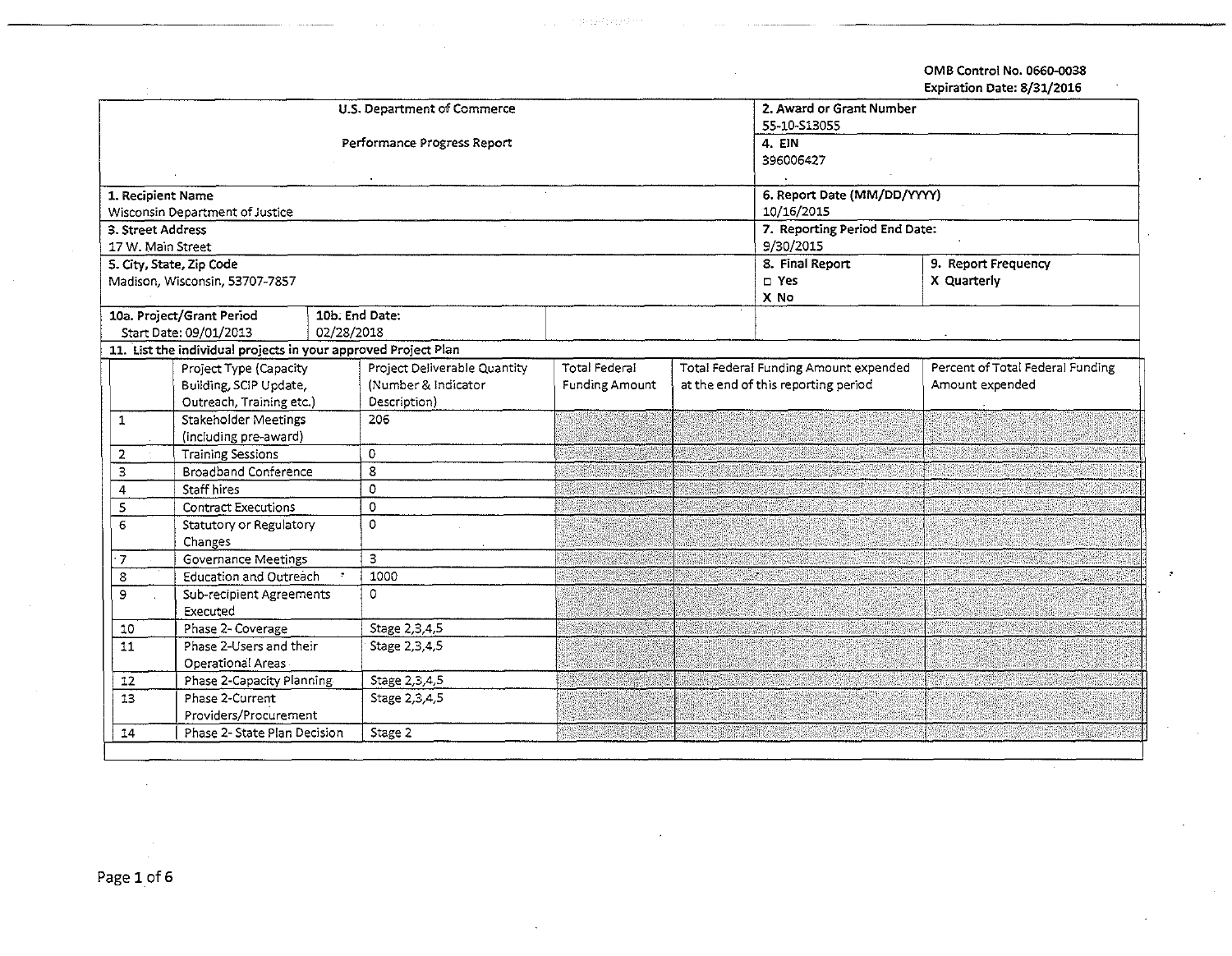11a. Describe your progress meeting each major activity/milestone approved in the Baseline Report for this project; any challenges or obstacles encountered and mitigation strategies you have employed; planned major activities for the next quarter; and any additional project milestones or information.

Stakeholder meetings: 206 public safety personnel were reached throughout the State with regional meetings in this reporting period. The RIC's also facilitated ten separate meetings to associations and regional groups that were used for outreach and education for the FirstNet project. The RIC's were able to present information regarding our data collection efforts, and work with locals to identify requirements and needs for their regions.

Broadband Conference: The Wisconsin Department of Justice staff attended four conferences in this reporting period. The conferences attended were the APCO Conference in Washington DC, the Wisconsin Chiefs of Police Conference, the Wisconsin Governor's Highway Safety Conference, and the DOJ Crime Information Bureau's Annual Conference.

## Staff hires: None during this period

Governance Meetings: During this reporting period, three governance meetings were held throughout the State which are also used for education and outreach on the Nationwide Public safety Broadband Network. They were the Northeast Region SOP Implementation Counci[, West Central Region SC!P Implementation Council, and the South East Region SCI? Implementation Council meetings.

The Interoperability Council (IC) has followed the recommendations that came out of Wisconsin's SCIP Workshop that was held in early 2014 and has streamlined Wisconsin's governance structure to include four subcommittees. DOJ FirstNet staff has worked closely with our State agencies, our local councils, the Regional Coordinators, and associations to solicit representatives to serve on the four newly established subcommittees. Our Nationwide Public Safety Broadband Network Subcommittee will be a 15 member subcommittee that will advise and make recommendations concerning the FirstNet initiative to the State Interoperability Council. We currently have 7 members appointed to this subcommittee. On October 20 $^{\rm th}$ , the four subcommittees will be officially stood up and will begin their assigned work.

## Other Activities:

DOJ staff has furthered the outreach and education throughout Wisconsin by going out and co-presenting on FirstNet with all the Regional Coordinators throughout the State. We have also co-presented with Tim Pierce at conferences and meetings to give our locals a "Federal" perspective and also a "Wisconsin-centric" update on our activities. These presentations have worked weU throughout the State and DOJ staff will continue with this approach as we move forward.

## Additional activities included:

- How to Report Phase 2 Data Collection on your Quarterly PPR 7/7/15
- FirstNet Quarterly WebinarforSPOCs 7~9~15
- MDST Users Group Meeting 7-23-15

------------------···-···············

- Wisconsin SUGP Quarterly Call 8-12-15
- FirstNet Industry Day Webinar 8-27-15
- FirstNet Webinar Follow up Teleconference S-23-15
- FirstNet Region V Face to Face/Conference call-Michigan 9-2-15
- FirstNet Outreach and Data Collection Meeting-RICs 9~2~15
- Regional SCIP Coordinator Teleconference 7/9, 8/13, 9/10
- firstNet Meeting- Data Coltection~ Tim Pierce 9-23-15
- FirstNet Meeting~ Met with State Adjutant General, WEM Staff, DOJ staff, Tim Pierce 9-24-15
- FirstNet Meeting- Public Service Commission State Broadband Planner, FirstNet, DOJ 9-25-15

Page2of6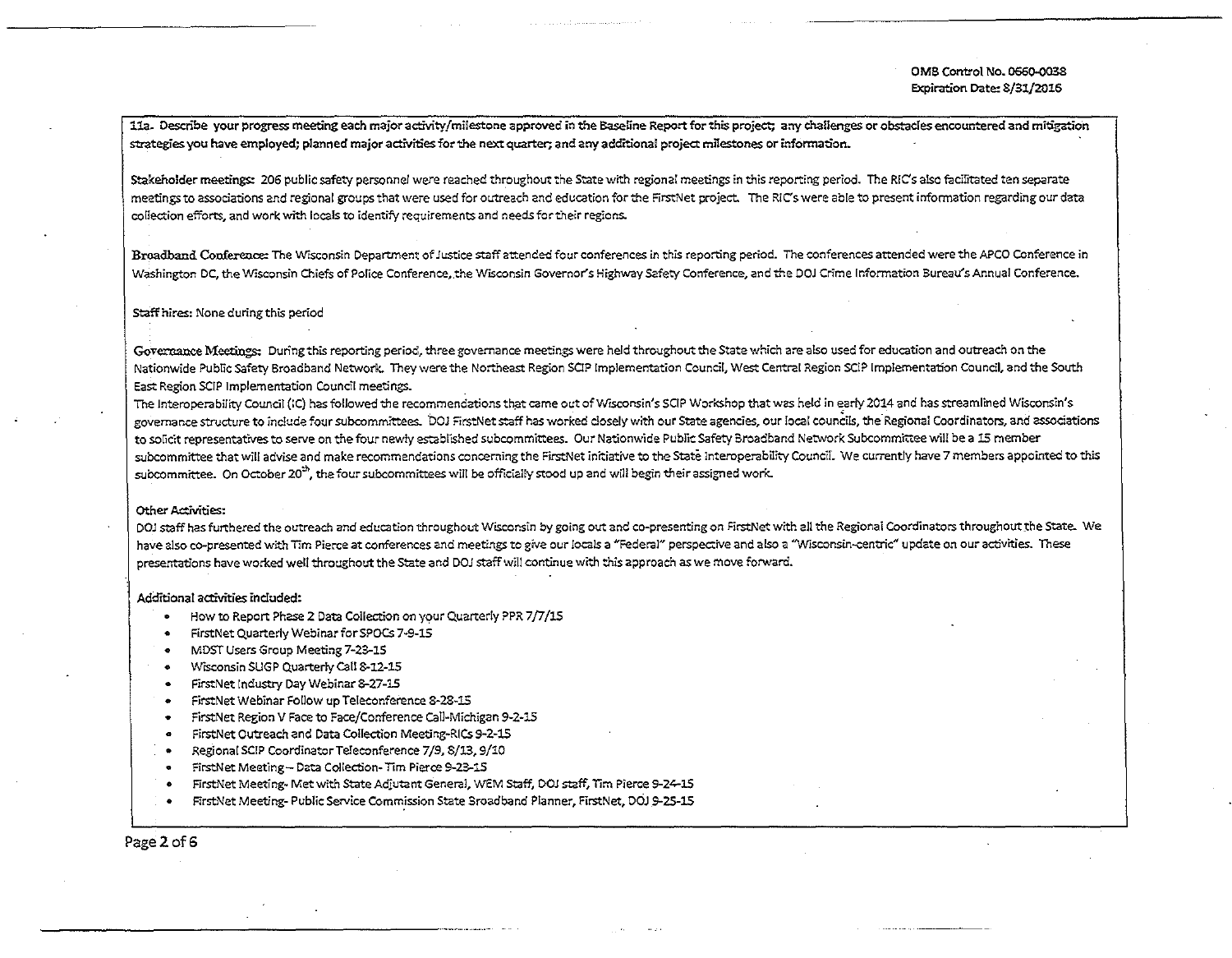OMB Control No. 0660-0038 Expiration Date: 8/31/2016

11b. If the project team anticipates requesting any changes to the approved Baseline Report in the next quarter, describe those below. Note that any substantive changes to the Baseline Report must be approved by the Department of COmmerce before implementation.

The DOJ is still waiting for final approval of our Phase 2 budget revision and supporting documentation.

11c. Provide any other information that would be useful to NTIA as it assesses this project's progress.

Wisconsin DOJ began collecting data to refine and add to FirstNet's data elements that were identified and provided to Wisconsin. We utilized the Mobil Data Survey Tool to gather public safety agencies current users, coverage, devices, data usage, applications, current service costs and procurement methods, and any barriers they are currently experiencing. The DOJ tasked our local Regional Coordinators to push this survey out to all of their region's stakeholders and encourage participation so their voice would be heard for their agencies. We also provided the survey link to all the State's public safety associations to distribute to their membership. We uploaded 428 completed surveys on September 30<sup>th</sup> to FirstNet for their review. We will continue to collect data on the MDST as we move forward.

The Wisconsin FirstNet team also began collecting data to enhance the State of Wisconsin Coverage Maps provided by FirstNet. Again, we tasked the Regional Coordinators to reach out to their local stakeholders to gather critical data for their regions. The data gathered included large tourist recreation areas, large temporary venues, mass transit routes, highly navigable waterways, seasonal housing blocks, and any additional local data points that were not identified in the initial FirstNet coverage maps. Through this data collection, we identified many gaps in coverage objectives in our northern rural counties. Northern Wisconsin has many year-round tourist areas that attract thousands of people. Many of these areas currently get little to no commercial cell coverage. FirstNet's coverage maps did not identify some of these areas for low or moderate traffic concentrations. Through our data collection we were able to identify high concentrations of seasonal housing groups in these areas and high concentrations of tourist activities year round. As our data collection continues. we will begin to gatherca!ls for service in these areas that may highlight a substantial need for FirstNet coverage when the network ts deployed.

11d. Describe any success stories or best practices you have identified. Please be as specific as possible.

As Wisconsin's outreach and education of the FirstNet project continues, we are beginning to experience more engagement with stakeholders that have researched FirstNet and are seeking out answers to some of their questions. Conversations have advanced from "What is FirstNet" to the "When is FirstNet coming" and "How will this network benefit us". It is encouraging to know that our outreach is working and stakeholders are becoming engaged in the progress of the initiative.

12.. Personnel

12a. If the project is not fully staffed, describe how any lack of staffing may impact the project's time line and when the project will be fully staffed.

Wisconsin's SWIC position is currently still vacant. Recruitment activities continue to identify a qualified candidate.

Page 3 of 6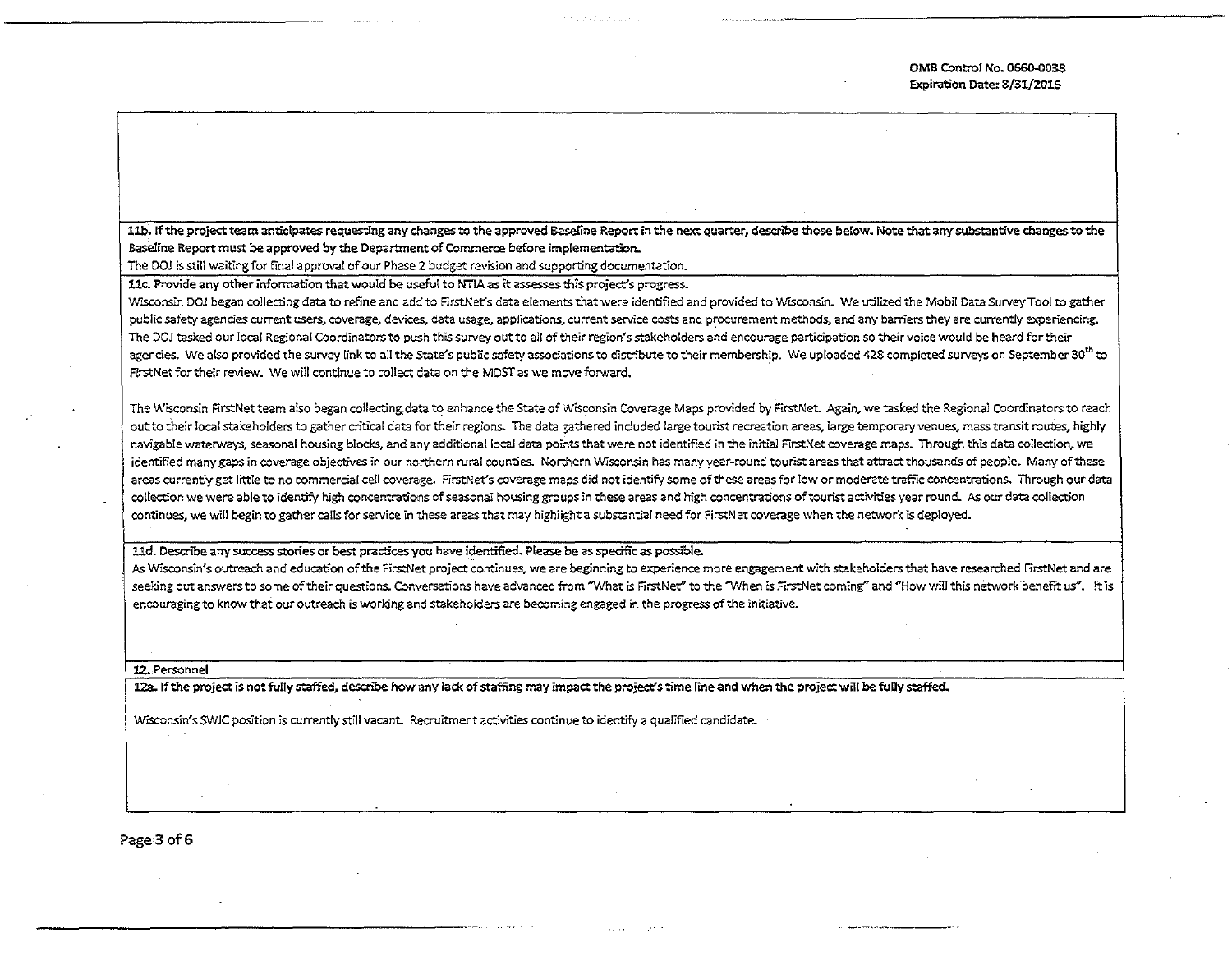| Job Title                         | FTE%  | Project(s) Assigned                                                                                                                                   | Change |
|-----------------------------------|-------|-------------------------------------------------------------------------------------------------------------------------------------------------------|--------|
| Program and Policy Analyst        | -50   | Provides administrative support relating to grant management, governance meetings,<br>outreach activities, and fulfill program reporting requirements |        |
| Justice Program Supervisor (SWIC) | .50   | Overall program oversight                                                                                                                             | Vacant |
| Grants Specialist 1               | -15   | Provides financial balances, completes Financial Status Report (FSR)                                                                                  |        |
| Grants Specialist 2               | $-15$ | Completes travel reimbursement and pays general costs                                                                                                 |        |
| Financial Officer                 | .05   | Provides financial oversight for the federal award                                                                                                    |        |
| LTE.                              | .25   | Provides program support for day to day work and meetings                                                                                             |        |

13. Subcontracts (Vendors and/or Subrecipients)

The State of Wisconsin has 6 sub-grants reflected within the "Other" category in our budget. Our sub-grants are with the following entities:

Dane County \$414,584, North Central Wi Regional Planning Commission \$86,985, Calumet County \$172,585, Douglas County \$86,985, West Central WI Regional Planning \$86,985, and the City of Milwaukee \$172,585. We have issued an initial purchase order with UW-Extension totaling \$156,984.

13a. Subcontracts Table - Include all subcontractors. The totals from this table must equal the "Subcontracts Total" in Question 14f.

| Name                    | Subcontract Purpose                                                         | Type<br>(Vendor/Subrec.) | RFP/RFQ<br>issued<br>(N/N) | Contract<br><b>Executed</b><br>(Y/N) | Start<br>Date | End Date   | Total Federal<br>Funds Allocated | Total Matching<br>Funds Allocated | Project and % Assigned |
|-------------------------|-----------------------------------------------------------------------------|--------------------------|----------------------------|--------------------------------------|---------------|------------|----------------------------------|-----------------------------------|------------------------|
| UW-Extension            | Develop training<br>videos and<br>promotional<br>materials.                 | Vendor                   | N                          | Y                                    | 3/16/15       | TBD.       | \$286,584                        | \$0                               | N/A                    |
| Unknown at<br>this time | Facilitator for Public<br>Safety Wireless<br>Broadband<br>Workgroup (PSWBW) | Unknown at this<br>time  | N                          | N                                    | TBD           | <b>TBD</b> | \$4,800                          | \$0                               | N/A                    |
| Unknown at<br>this time | Statewide website<br>hosting                                                | Unknown at this<br>time  | N                          | N                                    | <b>TBD</b>    | TBD.       | \$5000                           | \$0                               | N/A                    |
| Six sub-grants          | Public Safety Wireless<br>Broadband Planning<br>Facilitation                | Subrecipients            | N                          | Y                                    | 9/1/13        | 7/30/16    | \$1,020,709                      | \$0                               | N/A                    |

Page 4 of 6